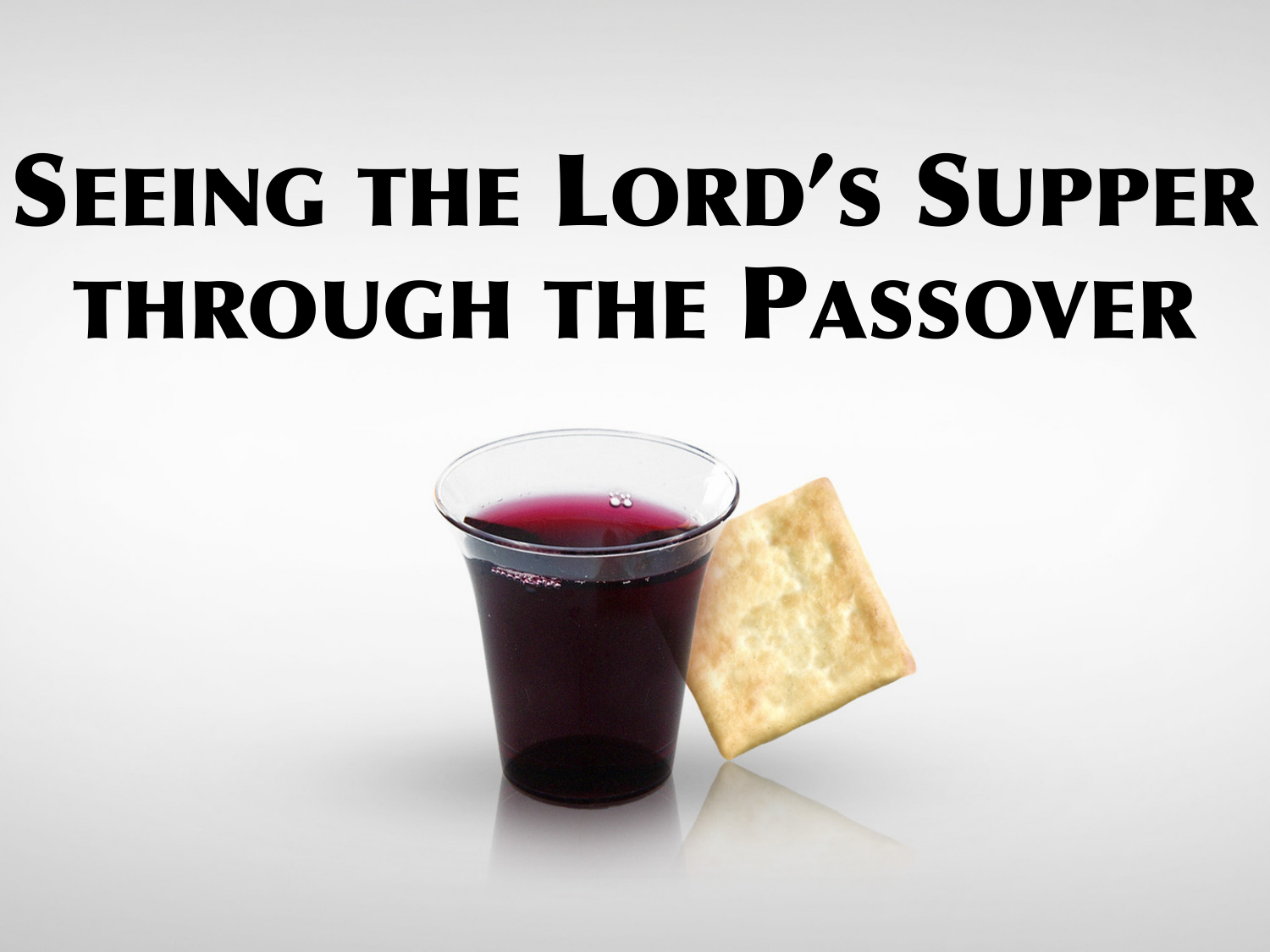### Establishment of the Lord's Supper

- **•Was established during the time of the Passover:** 
	- $\rightarrow$  Matthew 26.19-30
- **•Why is this significant for us today:** 
	- ➡The elements of the Lord's Supper are connected to the original observance - Mt. 26.26-29; 1 Corinthians 11.23-25
	- ■Leaven was forbidden to Jews during Passover Exodus 12.19
	- ➡Seeing the connection: Passover, Christ, Communion

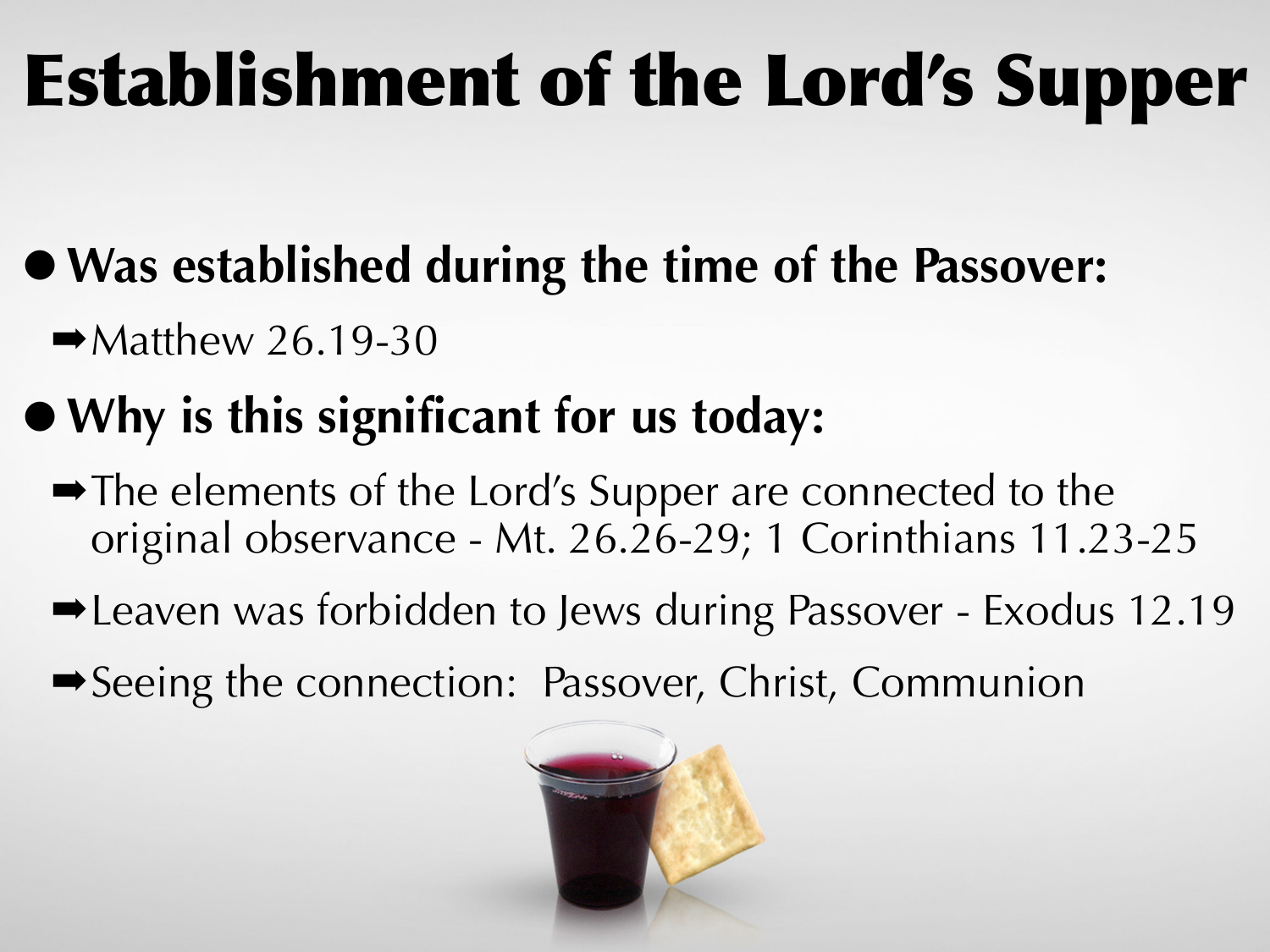### Passover, Communion, and Christ

#### • Notable facts about Passover:

- $\rightarrow$  Passover was the final event before the Exodus (Ex. 12.31ff)
- ➡Leaven was forbidden during the Passover (Ex. 12.19)
- $\rightarrow$  Applied lamb's blood to be safe from judgment (Ex. 12.22f)

#### **•Paul connects the Passover to Christ and Communion:**

- $\rightarrow$  To Christ 1 Corinthians 5.7-8
- ➡To Communion 1 Corinthians 11.23-25

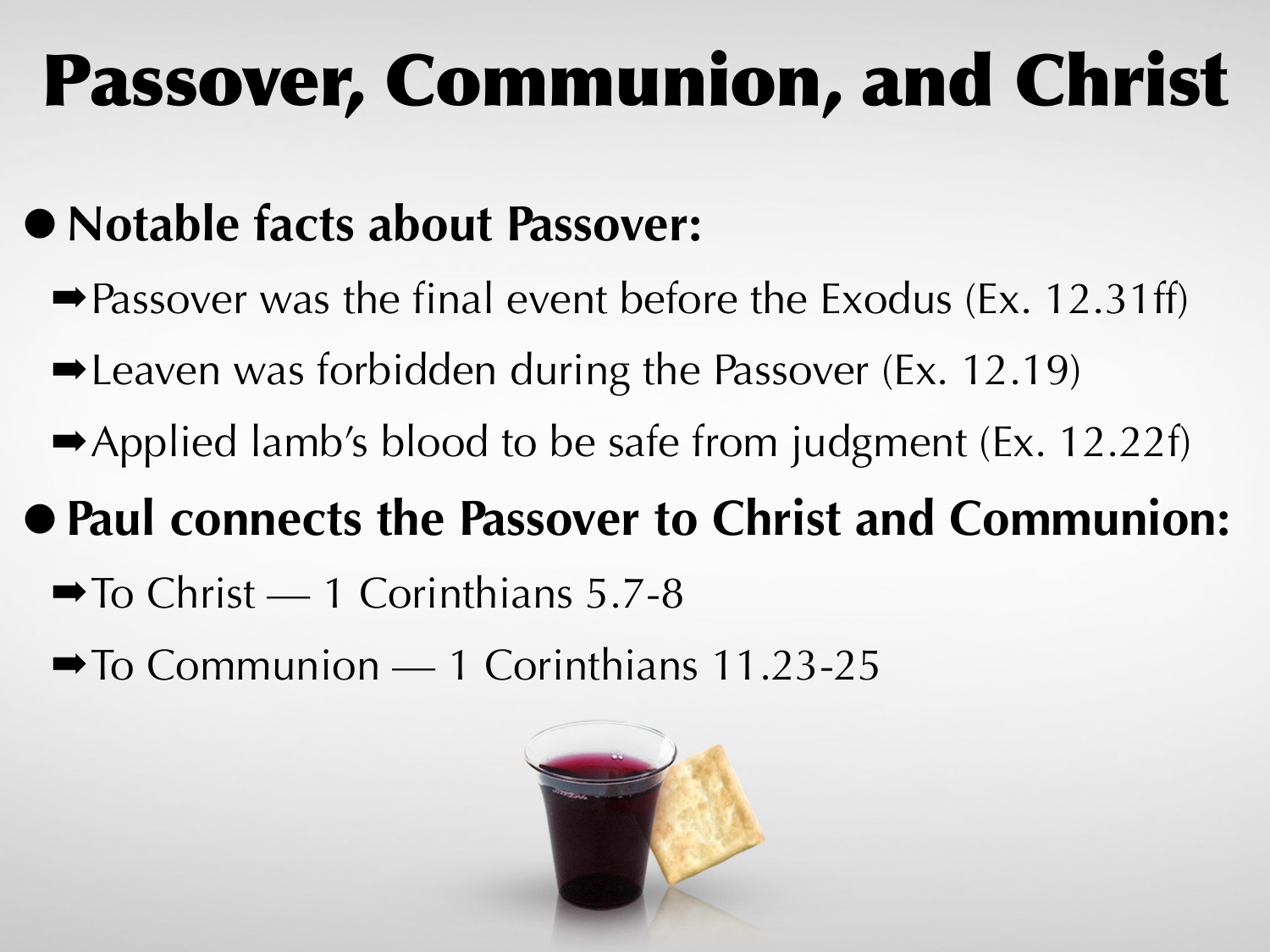# Significance of the Supper

- **•In the bread we are reminded of Christ our Passover:** 
	- $\rightarrow$  A sacrifice free of leaven, free of sin (1 Cor. 5.6-8; 1 Pet. 2.22)
- **In the cup we are reminded of Christ's sacrifice and the grace of God which saves from death:** 
	- $\rightarrow$  The blood of the Lamb (John 1.29) which brings a new covenant and saves from sin (1 Cor. 11.25; Mt. 26.28)
- **•We fellowship with Christ in the Lord's Supper:**

 $\rightarrow$  Matthew 26.30; 1 Corinthians 10.16